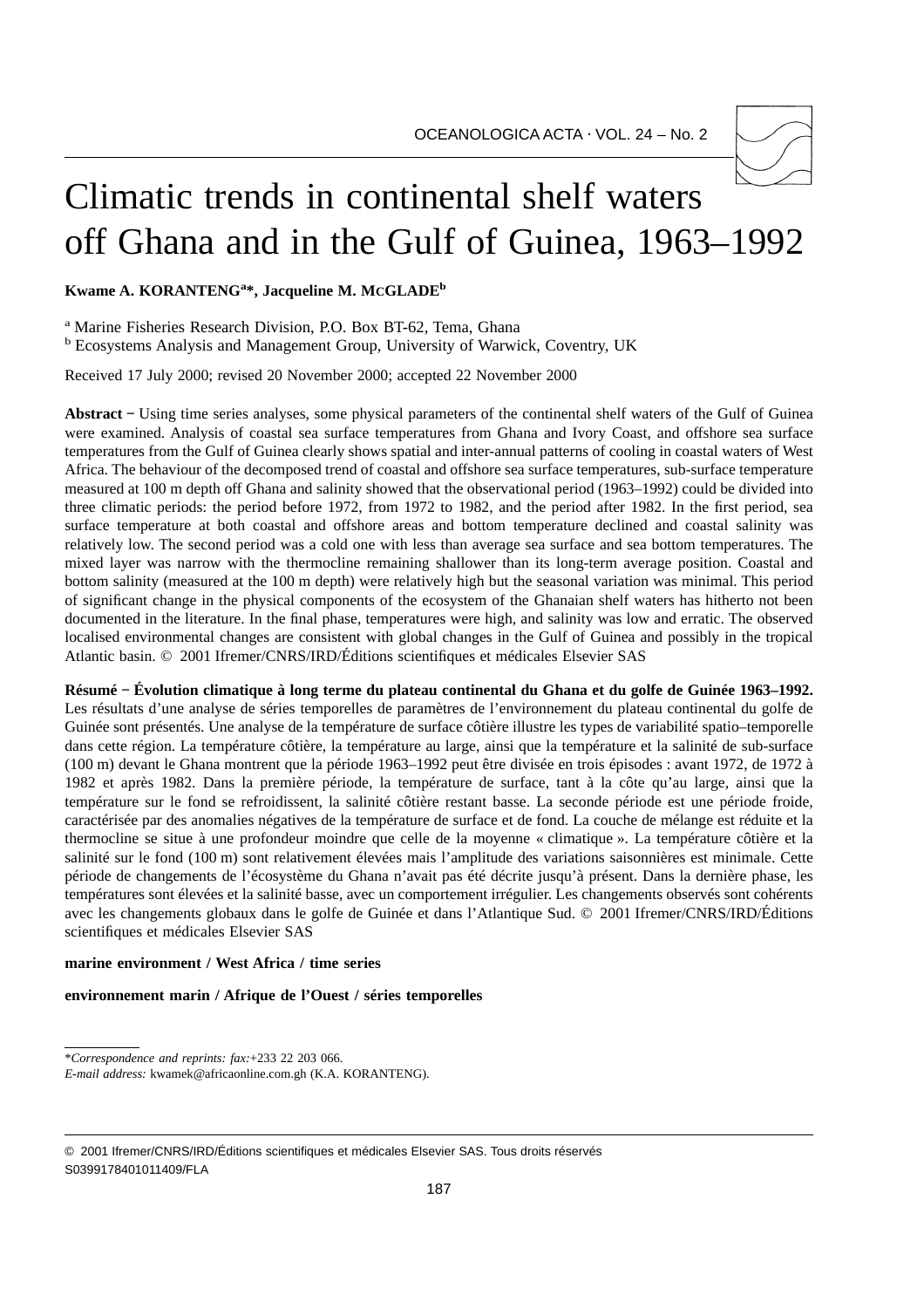# 1. INTRODUCTION

Situated between the Canary Current and the Benguela Current to the north and south respectively, the Guinea Current marine ecosystem extends from Bissagos Islands (approximately latitude 11°N, longitude 16°W) to Cape Lopez (latitude 0°41'S, longitude 8°45'E) (Binet and Marchal, 1993) (*figure 1*). It includes the maritime waters of all countries between Guinea Bissau and Gabon in West Africa. Off Ghana and Ivory Coast in the central part of the large marine ecosystem, two upwelling seasons, major and minor, occur annually with differing duration and intensities (Longhurst, 1962; FRU/Orstom, 1976).

Small pelagic fisheries in the area are sustained by these seasonal upwellings (FRU/Orstom, 1976; Mendelssohn and Cury, 1987; Pezennec and Koranteng, 1998). From about 1972, there have been remarkable changes in the distribution, abundance and reproductive strategy of the round sardinella (*Sardinella aurita* Clupeidae) in this ecosystem (Pezennec, 1994; Quaatey and Maravelias, 1999). In the same period, there were significant changes in the abundance of some demersal fish in the Gulf of Guinea. For example, between 1973 and 1979, there was a phenomenal increase in the population of triggerfish (*Balistes capriscus* Balistidae) in the sub-region (Ansa-Emmim, 1979; Caverivière, 1991). The species dominated this ecosystem and at some point, accounted for over 60% of total fish biomass assessed in bottom trawl surveys (Koranteng, 1984) and about 83% of total pelagic biomass assessed in acoustic surveys (Stromme, 1983).



**Figure 1.** Map of West Africa showing areas and landmarks mentioned in the text.

These changes have been attributed mainly to environmental factors, especially intensification of the minor upwelling, changes in salinity regime of the area and fishing intensity (Pezennec and Bard, 1992; Pezennec, 1994; Koranteng, 1998; Pezennec and Koranteng, 1998).

The coastal hydrography of the Gulf of Guinea is generally divided into four regimes: a short cold season in December–January (minor upwelling), a long warm season between February and June, a long cold season between July and September (major upwelling) and a short warm season in October–November (Longhurst, 1962). In the major upwelling season, sea surface temperatures (*SST*), which are usually about 27–29°C fall below 25°C, surface salinities increase, and dissolved oxygen values generally fall. The driving mechanisms of the upwelling in the western Gulf of Guinea are not well understood. However, the numerous studies on the system have shown that it is not of the classical winddriven, Ekman type that characterizes other eastern boundary upwelling ecosystems (Houghton, 1976; Bakun, 1978).

The cause of the upwelling off Ghana and Ivory Coast has at one time or the other been attributed to evaporation (Pople and Mensah, 1971), eastward current (Marchal and Picaut, 1977; Bakun, 1978), and remote forcing by coastally trapped Kelvin waves (Moore et al., 1978; Servain et al., 1982). Examining each of these hypotheses in detail, Roy (1995) concluded that the upwelling off Ghana and Ivory Coast may be caused by a combination of factors, but singled out wind as a possible prominent factor in the case of the minor upwelling. In this paper we examine the nature and extent of change in the marine environmental conditions off Ghana and Ivory Coast, and we compare some of the observed changes to the situation in other parts of the Gulf of Guinea and the western part of the southern Atlantic Ocean. We then attempt to relate the observed environmental changes to changes in some fishery resources of the sub-region.

#### 2. MATERIALS AND METHODS

The data sets used in this work were obtained mainly from the Marine Fisheries Research Division (Fisheries Department, Ghana). These are as follows: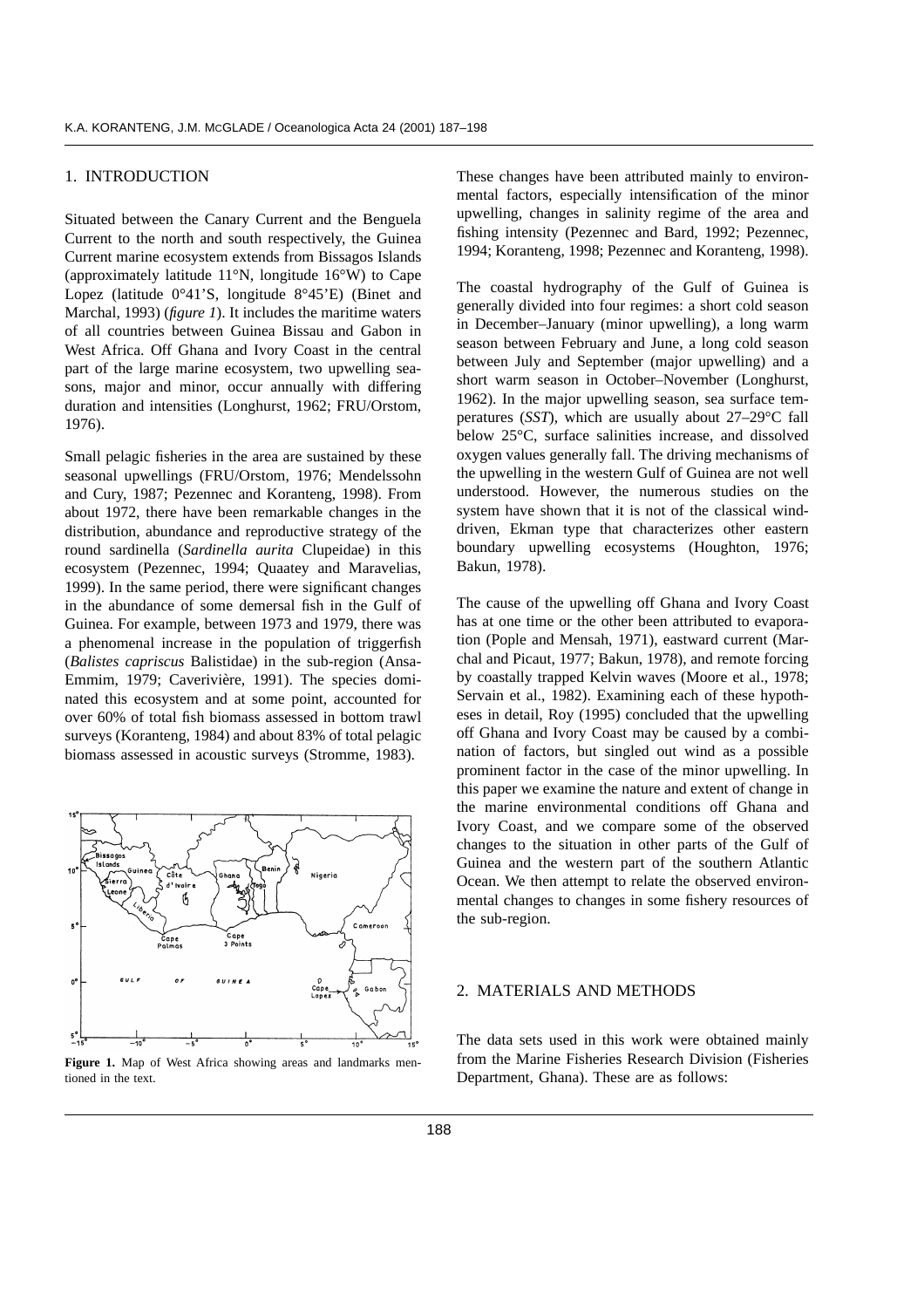– daily sea surface temperature (*SST*) recorded at five locations along the Ghanaian coastline for the period 1963–1992,

– coastal salinity recorded daily off Tema (Ghana), 1970–1992,

– temperature and salinity recorded weekly at 100 m depth on a hydrographic transect located off Tema, Ghana, 1968–1992,

– temperature recorded at the surface, 10, 20, 30, 40, 75 and 100 m depth on the hydographic transect off Tema, 1968–1992,

– offshore *SST*s compiled from the Comprehensive Ocean Atmosphere Data Sets (COADS) (Woodruff et al., 1987), 1946–1992.

The coastal stations are Keta, Tema, Takoradi, Cape Three Points and Axim (*figure 2*). Sub-sets of the COADS data were extracted using the CODE computer program (Mendelssohn and Roy, 1996). Data were extracted for four areas off Ivory Coast–Ghana (i.e. between latitudes 1 and 6 $\rm\degree N$ , and from longitude 7 $\rm\degree W$  to 1 $\rm\degree E$ ) (*figure 2*).

A time series of monthly means was constructed for each environmental parameter. The monthly averages were calculated from daily records. Each missing value in the daily records was replaced with the average of the preceding and ensuing days. Where there were no records at the station for the whole month, an average of the preceding and ensuing months was used. A two-way



**Figure 2.** Areas off Ghana and Ivory Coast for which data were extracted from the comprehensive ocean–atmosphere data set. The coastal stations in Ghana are also shown.

(coastal station/year) spatial plot of *SST* was produced. The time series data of each environmental parameter was then decomposed using a model of the form

$$
Yi = Ti + Si + Ri \tag{1}
$$

where *Yi* represent the observed data (e.g. *SST*), *Ti* is the trend, *Si* is the seasonal variation and *Ri* represents the remainder random elements of the series after the trend and seasonal variation have been accounted for. The analysis was carried out using the STL routine incorporated in the S-PLUS computer software (MathSoft, 1995). "STL is a Seasonal-Trend decomposition procedure consisting of a sequence of smoothing operations that employ locally weighted regression or Loess" (Cleveland et al., 1990). In the estimation procedure, the set of values for each month of the year is treated as a sub-series. The output is composed of an inter-annual component common to all the sub-series, a seasonal component and a residual component. A detailed mathematical treatise of the method may be found in Cleveland et al. (1990).

Standardized anomalies of the monthly means of each environmental parameter (e.g. *SST*) were calculated from:

$$
X_j = \frac{r_j - \bar{r}}{s} \tag{2}
$$

where  $r_i$  is the monthly mean value of the parameter, and  $\bar{r}$  and *s* are the mean and standard deviation respectively of the series. Such anomalies are distributed with a zero mean and a variance of one. Where there were more than one series of the same parameter (e.g. the coastal *SST*s) a combined anomaly was calculated from:

$$
X_{j} = \frac{1}{N_{j}} \sum_{i=1}^{N_{j}} \frac{r_{ij} - \bar{r}_{i}}{s_{i}}
$$
 (3)

where  $r_{ij}$  is the mean of the parameter for year *j* at station *i*,  $\bar{r}_i$  and  $s_i$  are the mean and standard deviation respectively of the *i*th staition's series, and  $N_i$  is the number of stations with complete records in year *j*. Thus information from all the stations was combined in this index. Statistical properties of such an index are have been examined (Kraus, 1997). A 13-point moving average was applied as a low-pass filter to remove the seasonal variation in the time series of anomalies (Chatfield, 1996).

From the temperature values recorded weekly at the specified depths on a reference hydrographic transect off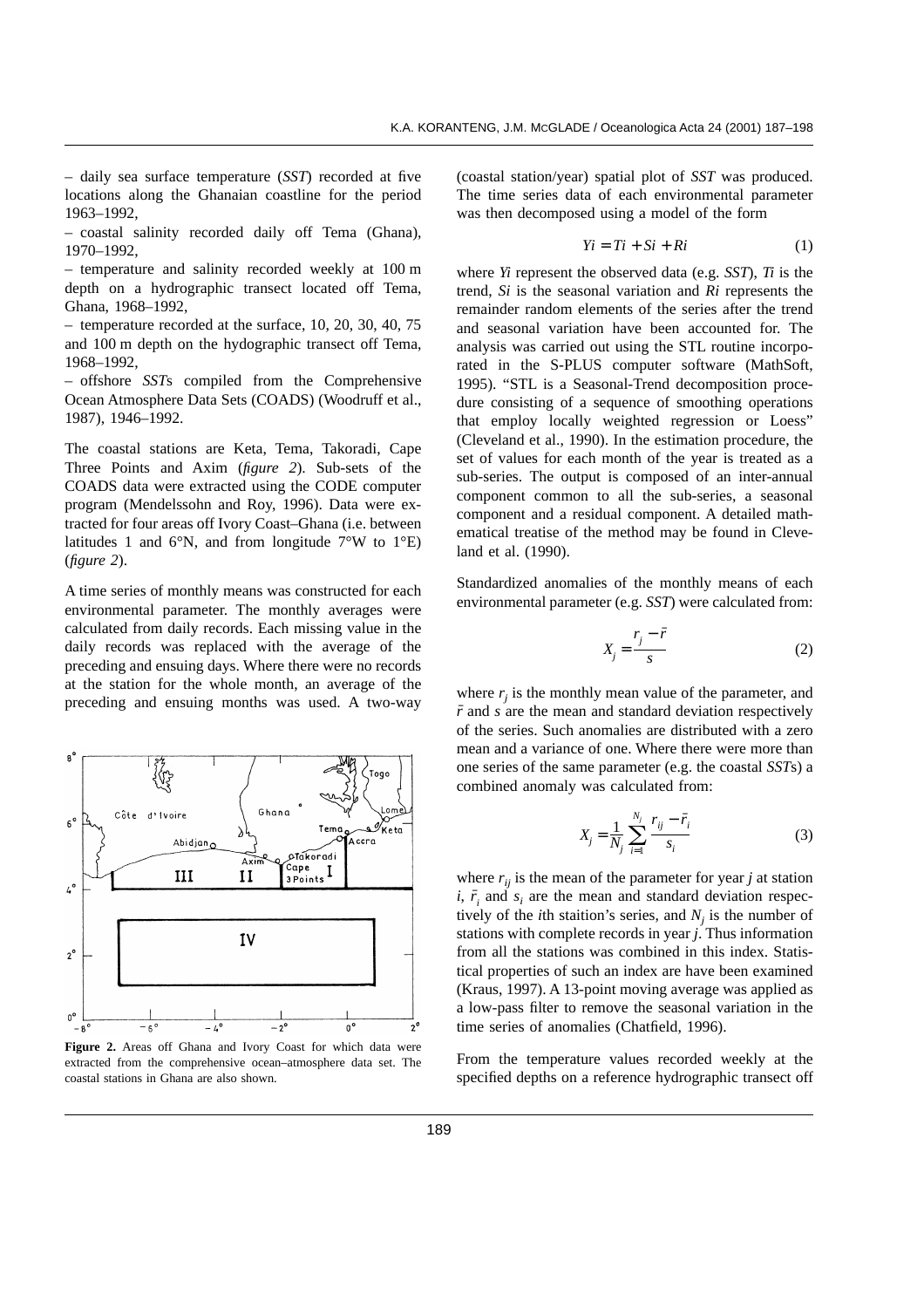Tema (Ghana) (Koranteng, 1998), monthly and annual mean depth of the thermocline, represented by the depth of the 21°C isotherm (Merle, 1978; Koranteng and Pezennec, 1998) were calculated.

Preliminary results of the analyses showed that between 1963 and 1992, there were distinct climatic periods within each of which environmental conditions were different. To clearly identify the climatic periods, new temperature and salinity anomalies were calculated using the monthly mean values of the decomposed trend of each series as the data values.

# 3. RESULTS

Annual means of temperature and salinity measured off Tema (Ghana) are presented in *table I*. Both surface (measured at the coastal station) and bottom (measured at 100 m depth on the Tema hydrographic transect) are given. The plot of annual means of *SST* at the coastal stations (*figure 3*) shows the spatial differences in cooling between Keta on the east and Axim on the west with the area off Takoradi (i.e. east of Cape Three Points) experiencing more intense cooling than the rest of the littoral. Plots of the standardized *SST* anomalies for the five coastal stations were produced. Except for minor differences, especially with regard to the Axim series, the five series exhibited similar tendencies with relatively cold and warm years occurring around the same period. Approximately three *SST* regimes are identifiable from *figure 4* as follows:

– Regime 1 (1963–1974): *SST* are unsettled and the moving average alternates in its position around the mean.

– Regime 2 (1975–1980): the moving average remains below the zero line longer than any period in the series. These are relatively cold years.

– Regime 3 (1981–1992): *SST* are unsettled initially but the anomalies generally remain positive towards the end of this period.

*Figure 5* shows the extracted trend and seasonal variation of the coastal *SST* series recorded at Tema in Ghana. The plot of the trend component shows a period of declining temperatures between 1963 and 1976 and a second period of rising temperatures between 1977 and 1992. Linear regression of the derived trend values (for the Tema series) versus time (years) show that both the fall (signifying cooling) and rise (warming) of temperature were

| Year | Temperature          |               | Salinity             |               |
|------|----------------------|---------------|----------------------|---------------|
|      | Surface<br>(coastal) | <b>Bottom</b> | Surface<br>(coastal) | <b>Bottom</b> |
| 1963 | 26.6                 |               |                      |               |
| 1964 | 25.3                 |               |                      |               |
| 1965 | 26.2                 |               |                      |               |
| 1966 | 26.0                 |               |                      |               |
| 1967 | 25.0                 |               |                      |               |
| 1968 | 26.7                 | 16.6          |                      | 35.60         |
| 1969 | 26.0                 | 16.8          |                      | 35.26         |
| 1970 | 26.2                 | 16.7          | 34.83                | 35.57         |
| 1971 | 25.8                 | 16.8          | 35.22                | 35.74         |
| 1972 | 25.9                 | 16.3          | 35.36                | 35.74         |
| 1973 | 26.4                 | 16.7          | 35.33                | 35.56         |
| 1974 | 26.0                 | 16.2          | 35.25                | 35.70         |
| 1975 | 25.7                 | 16.0          | 35.22                | 35.66         |
| 1976 | 25.1                 | 15.9          | 35.51                | 35.73         |
| 1977 | 25.3                 | 16.2          | 35.44                | 35.75         |
| 1978 | 25.7                 | 16.3          | 35.33                | 35.83         |
| 1979 | 26.5                 | 17.2          | 35.28                | 35.87         |
| 1980 | 26.0                 | 16.5          | 35.25                | 35.78         |
| 1981 | 26.5                 | 16.3          | 34.8                 | 35.81         |
| 1982 | 25.8                 | 16.9          | 35.25                | 35.86         |
| 1983 | 25.4                 | 16.8          | 35.09                | 35.64         |
| 1984 | 26.4                 | 17.0          | 34.98                | 35.68         |
| 1985 | 25.8                 | 16.7          | 35.21                | 35.66         |
| 1986 | 25.4                 | 16.6          | 35.16                | 35.36         |
| 1987 | 27.0                 | 16.8          | 35.17                | 35.80         |
| 1988 | 26.5                 | 17.2          | 35.22                | 35.52         |
| 1989 | 26.3                 | 17.1          | 34.87                | 35.43         |
| 1990 | 25.9                 | 17.0          | 35.46                | 35.79         |
| 1991 | 26.1                 | 17.3          | 35.17                | 35.65         |
| 1992 | 26.1                 | 17.2          | 35.18                | 35.63         |



**Table I**. Mean values of temperature and salinity measured at 100 m depth off Tema, Ghana.

1982

 $10R$ 

 $\boxed{26-27}$ 

1990

 $\sqrt{22}$  27 - 28

1970

 $197l$ 

LEGEND:  $\Box$  24-25

1978

 $\Box$  25 - 26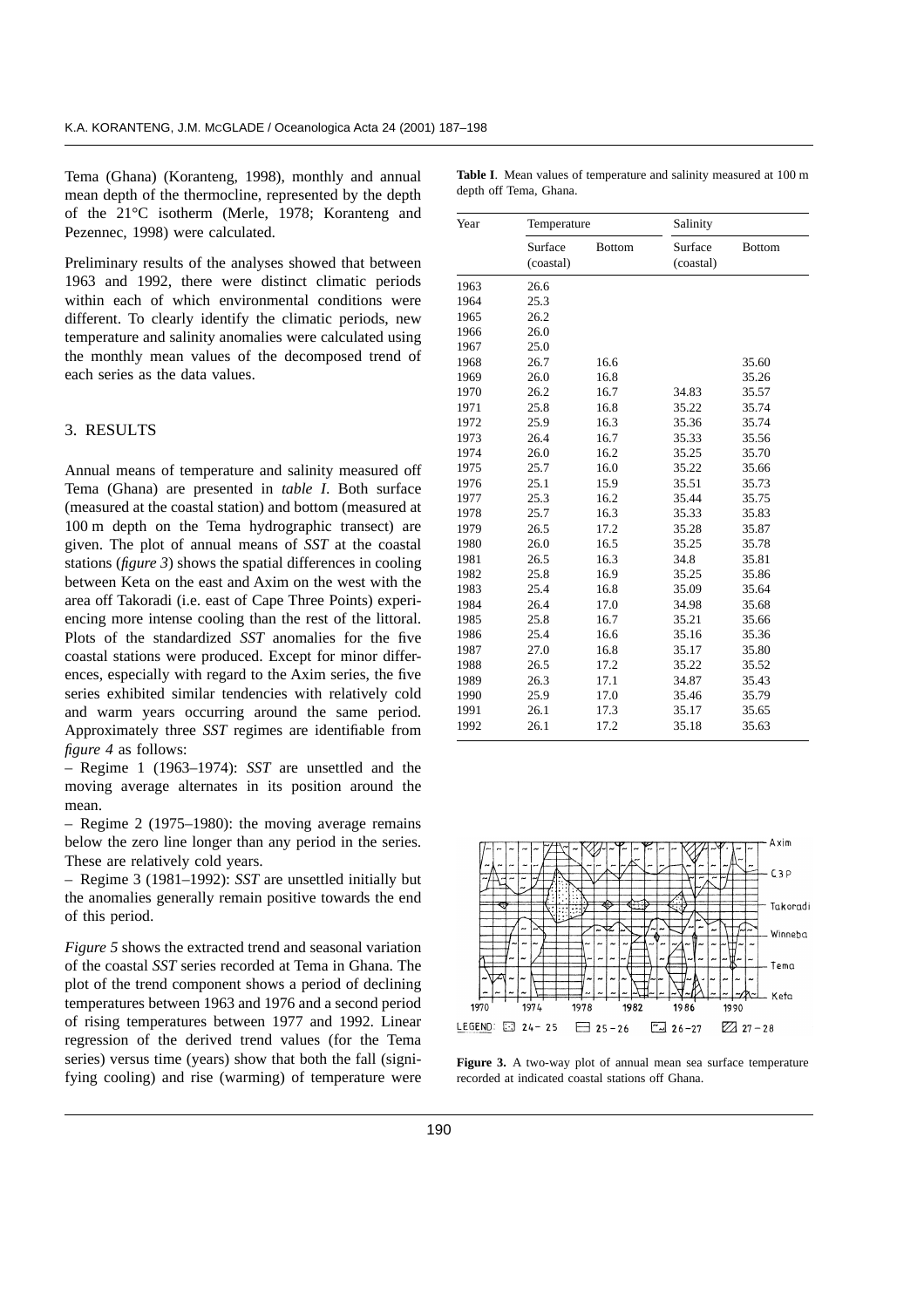

**Figure 4.** Mean sea surface temperature anomaly calculated from data collected at five coastal stations in Ghana.

highly significant  $(P < 0.001)$ . The trend component of the *SST* series of the other coastal stations follow a similar pattern (*figure 6*). The trend of the COADS *SST* series (*figure 7*) also exhibits periods of cooling and warming.

From the plot of the seasonal component of each series (e.g. *figure 5*) it is possible to follow the intra-annual (seasonal) variation in sea surface cooling. Within each year, the lowest point on the graph corresponds to the peak of cooling (major upwelling) and the highest point corresponds to the peak of warming. Between these are points corresponding to the first cold period in the year (January/February) and the warm period towards the end of the year (October/November).

The trend and seasonal components of the mean monthly temperature measured at the 100 m depth off Tema are presented in *figure 8*. The first figure shows that the bottom temperature exhibited almost the same pattern of change as has been described for the coastal *SST*. The seasonal component of the series reveals much more information about the strength of the upwelling over time than the coastal *SST* series.

The trend of the Tema coastal sea surface salinity (*figure 9*) shows a period (1970 and 1978) of increasing or high salinity (up to about 35.45), a period (1978 and 1982) of rapid reduction of salinity, and a period (1982 and 1992) of relatively stable salinity of around 35.2. The striking feature of the salinity series is the decline (in the first period) and rise (in the second period) in amplitude of the seasonal component (*figure 9*).

Using the extracted trend values as data values in the calculation of anomalies, the resultant anomalies of temperature and salinity (both at the surface and bottom of the sea) are shown in *figure 10*. The figures show that the period under consideration was clearly divided into three regimes, namely the period until 1972, 1972–1982 and 1982–1992 (using the mean values).

During the period of investigation, the 21°C isotherm (used here to represent the depth of the thermocline) was encountered on the Tema transect at depths from just below the surface to over 100 m deep (Koranteng, 1998). The author also showed that the annual mean thermocline depth generally reduced between 1968 and 1975 where the smallest annual mean depth (29.4 m) was calculated. The largest annual mean depth (51 m) was in 1978 and the long-term annual mean depth was 41 m.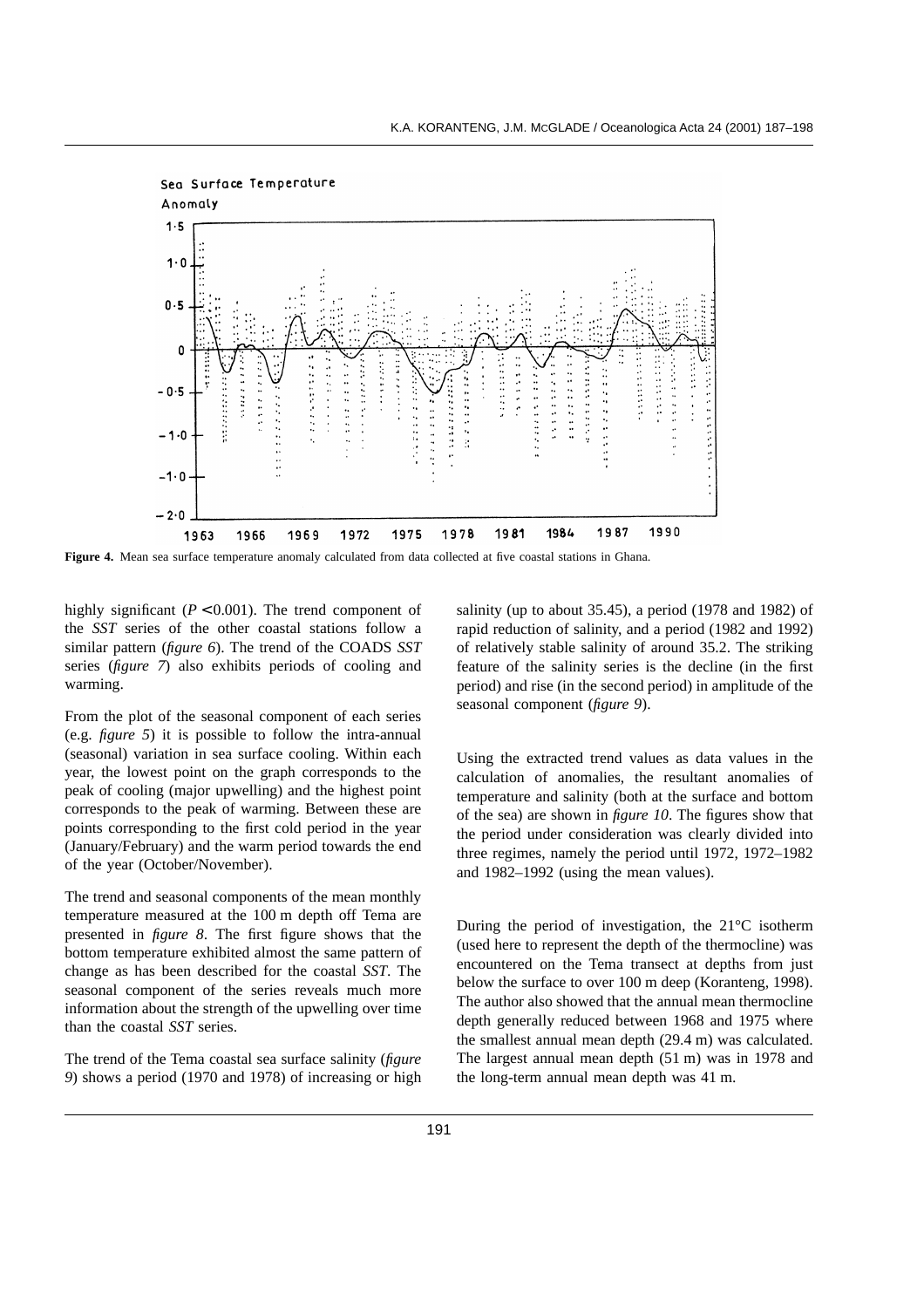

**Figure 5.** Trend and seasonal variation of a series of sea surface temperature measured at Tema, Ghana.



**Figure 6.** Trends of time series of sea surface temperature measured at five coastal stations in Ghana.



**Figure 7.** Trend of offshore sea surface temperature extracted from the comprehensive ocean–atmosphere data set for three areas off Ghana and Ivory Coast.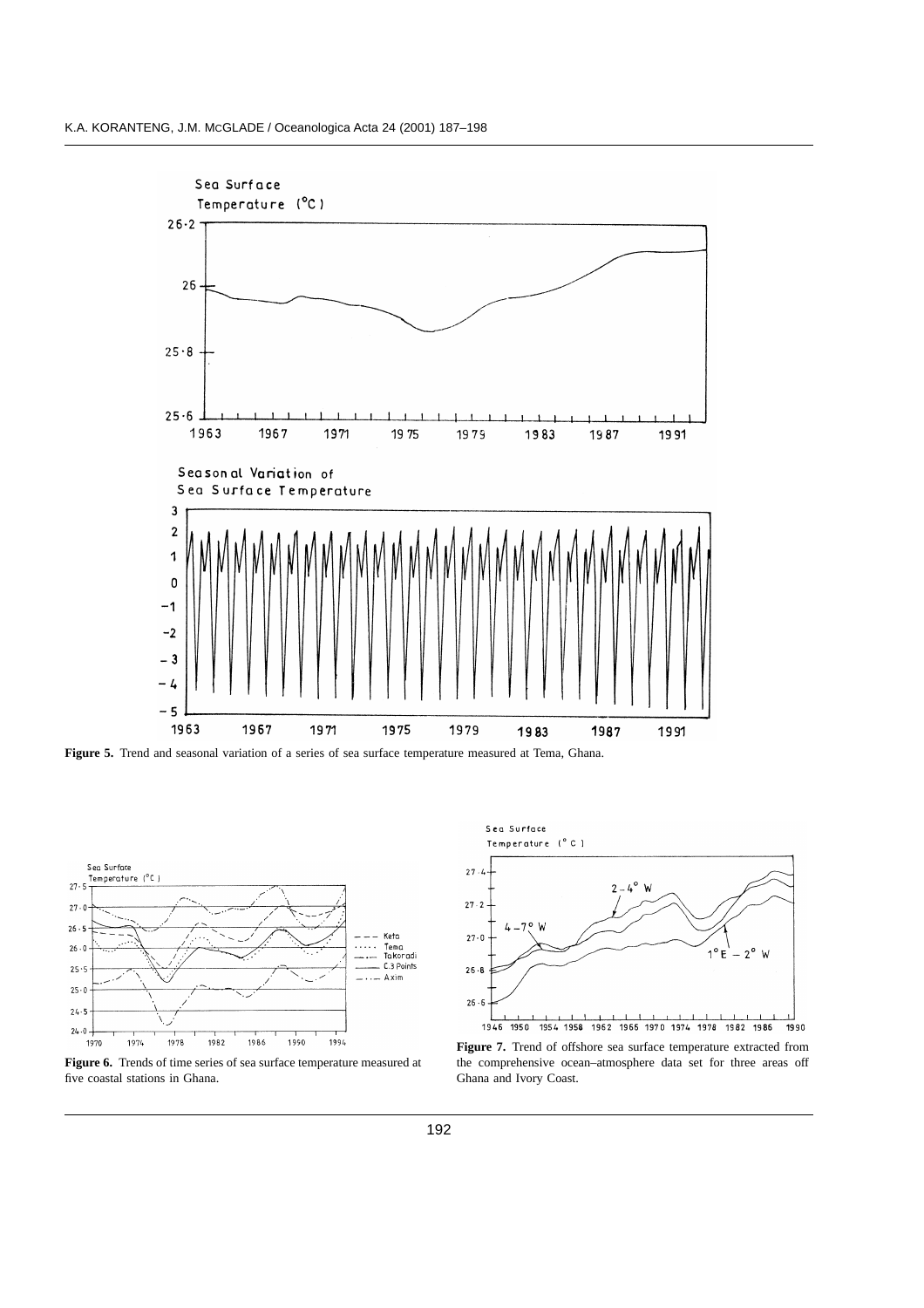

**Figure 8.** Trend and seasonal variation of temperatures recorded at 100 m depth off Tema, Ghana.

# 4. DISCUSSION

Throughout the observational period, relatively low temperatures were recorded in the area around Takoradi (*figure 3*). This figure also shows periods of intense cooling within the 23-year period of investigation. The period of sustained cold water between 1975 and 1979 is evident from the figure. During these years, the cooling was experienced along the entire coastline. The figure also shows other, but relatively shorter, periods of cooling that occurred mainly off Takoradi.

The periods of decline of the coastal *SST*, from the 1960s to the mid-1970s, and a subsequent rise, are in phase with the behaviour of the COADS *SST* series (*figure 7*). The latter series shows a general underlying increase in sea surface temperature since 1946 with some decline in 1954–55, 1964–65, 1975–76 and 1987–88. Thus the changes appear to be decadal in nature. The decline in 1975–76 was most pronounced within the 47-year period, and this was picked up in the coastal and bottom temperature series recorded in Ghana's continental shelf waters.

Also evident from the plot of the seasonal component of the Tema *SST* and sub-surface temperature series (*figures 5* and *8* respectively) are:

– consistently increasing temperatures during the second warm season (i.e. October/November) between 1975 and 1992,

– general reduction of temperatures during the minor upwelling period (January/February) signifying an intensification of this upwelling,

– slight increase in temperatures during the main warm season (April/June) signifying intensification of warming.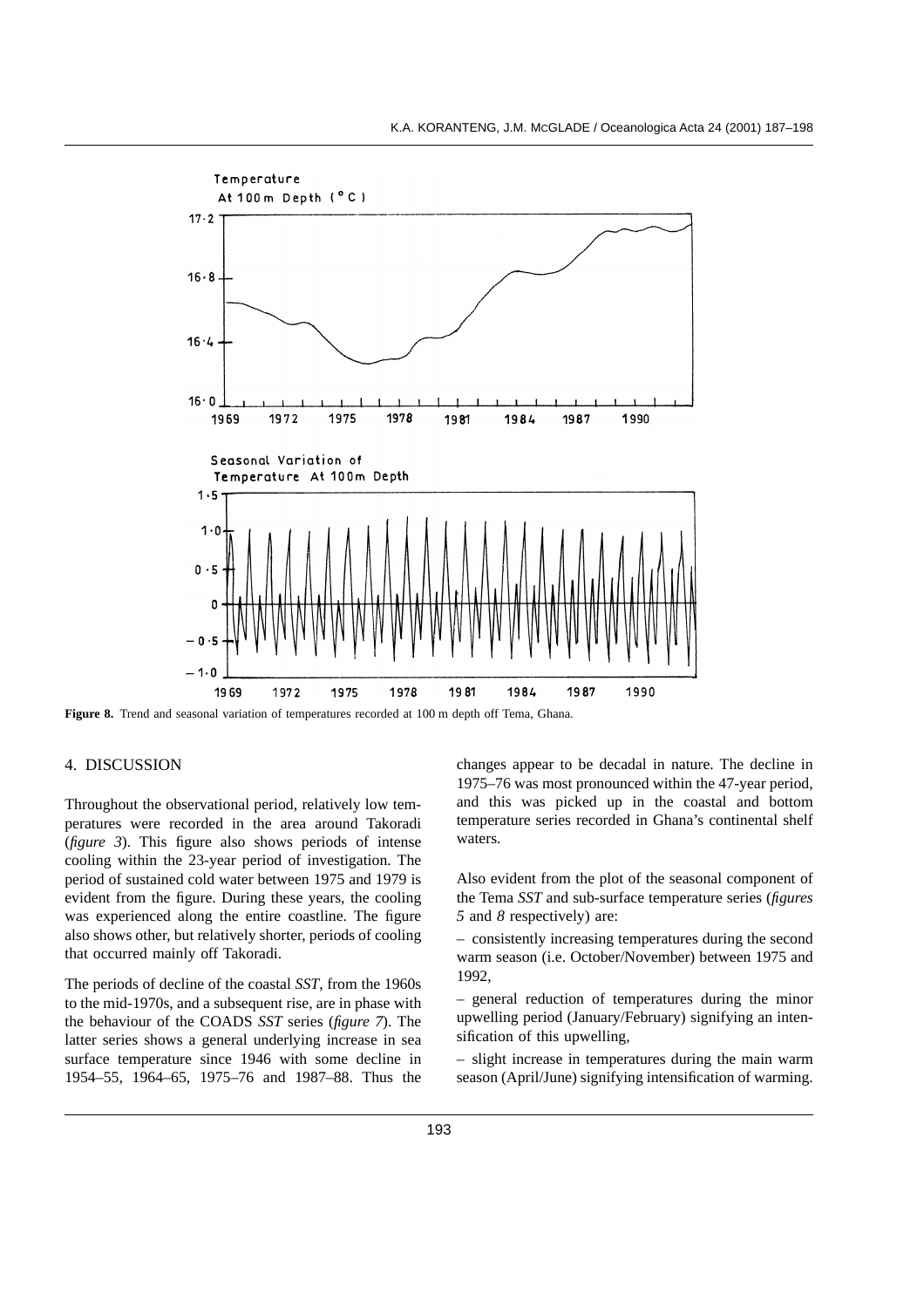

**Figure 9.** Trend and seasonal variation of coastal salinity measured off Tema, Ghana.

These features are more pronounced in the sub-surface temperature series than the *SST*s and it appears that the overall increase in oceanic water temperature in the study area may be due mainly to the warming at the end of the year. From changes in upwelling indices, similar conclusions, especially as regards intensification of the minor upwelling, were reached (Arfi et al., 1991; Pezennec and Bard, 1992; Koranteng and Pezennec, 1998). However, these events have been picked up more clearly in the time series decomposition analysis than from the use of upwelling indices. The change in seasonal variation is not very evident from the COADS series, implying less significant change in the intensity of the two upwelling events in offshore areas. This is understandable as the upwelling in the western Gulf of Guinea is coastal.

The re-calculated trend anomalies (*figure 10*) clearly divide the period under consideration into three regimes, namely the period until 1972, 1972–1982 and 1982–1992. These are hereafter referred to as climatic periods. In the first climatic period, surface (both coastal and offshore) and sub-surface temperature declined and coastal salinity was relatively low. The second climatic period was a cold one with less than average temperatures. The mixed layer was narrow with the thermocline remaining shallower than its long-term average position. Coastal and bottom salinity (measured at the 100 m depth) were relatively high but the seasonal variation was minimal. In the final climatic period, temperatures were high and salinity was low and erratic.

*Figure 11* gives trends of *SST* obtained from COADS for the areas off Sierra Leone–Liberia and Nigeria–Cameroon to the northwest and southeast respectively of the Ivory Coast–Ghana area. The figure also shows periods of decline of temperatures (between 1970 and 1982) and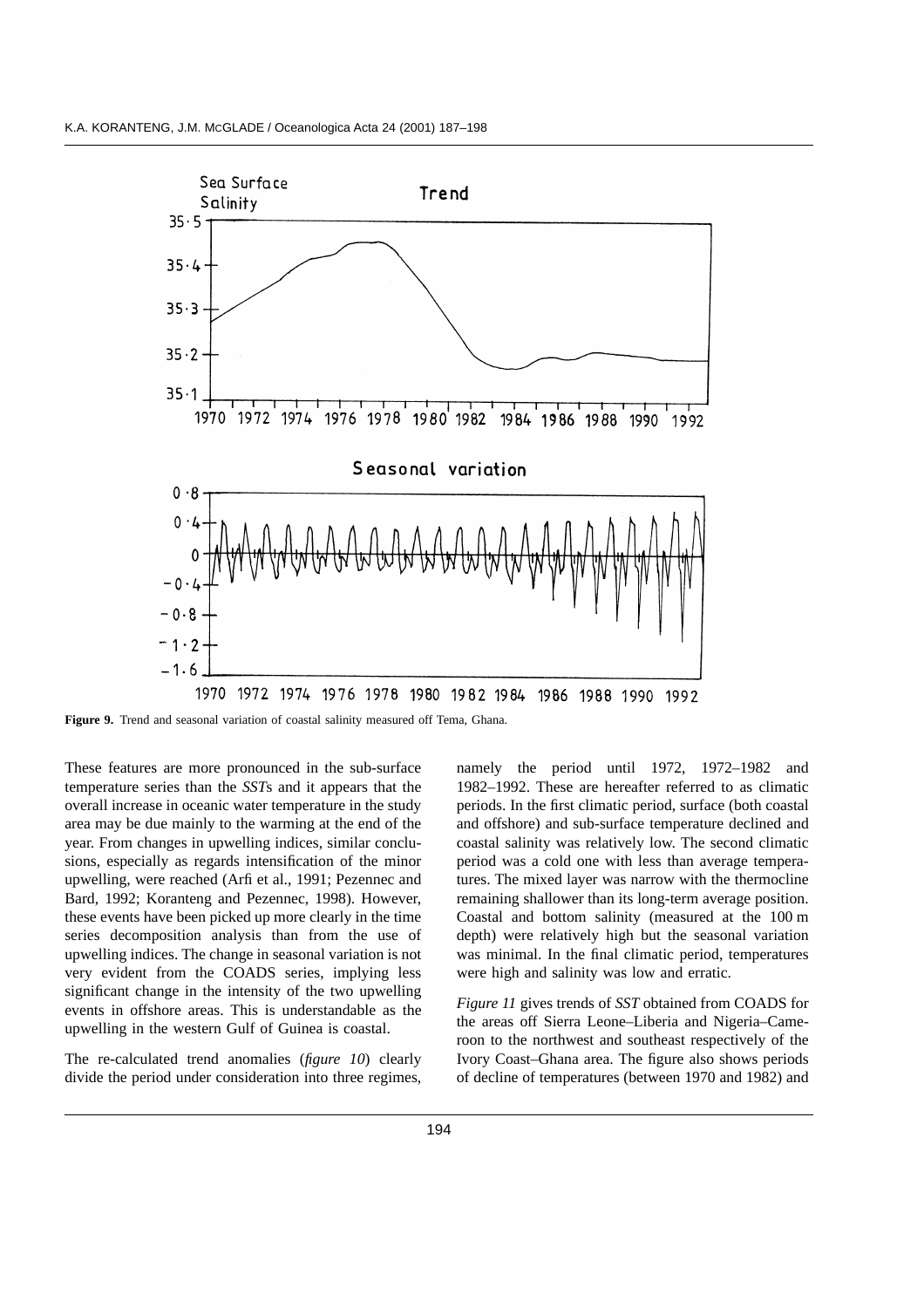

**Figure 10.** Climatic periods of temperature and salinity in the Gulf of Guinea. Plots were obtained from calculating temperature and salinity anomalies using extracted trend values as the data.

rising temperature from 1982. The behaviour of these *SST* trends is in agreement with the situation off Ghana. There appears to be a 2–3 year time lag between the Sierra Leone–Liberia and Nigeria–Cameroon series.

Links between standardized anomalies of *SST* measured at Tema, Ghana (05°N, 00°04'E) and at Cananeia (south of Sao Paulo) in Brazil (25°S, 47°55'W) have been shown (Koranteng, 1998). The author showed that similar specific cold and warm events existed in the two series with the Tema series usually lagging behind the Cananeia series. For example, the sustained low *SST* that occurred off Tema between 1975 and 1978 were also seen in the Cananeia series but for 1973–1976. Similarly, the warm events of 1987–1989 off Tema occurred during 1985–1987 off Cananeia.

These observations suggest that the specific environmental changes observed in continental shelf waters of Ghana–Ivory Coast in the western Gulf of Guinea, as described in this paper, could be generalised for the whole Gulf of Guinea and possibly for the whole southern Atlantic basin but some more analyses may be required to confirm this. However, interconnections between the western and eastern parts of the Atlantic Ocean have been noted in the past. For example, eastward movement of positive *SST* anomalies from the Brazilian coast towards the Angolan and Namibian coasts during the 1984 warm events in the Atlantic were noted (Hisard, 1988).

The literature is quite clear on the warm climatic events that occurred in the Atlantic over the last three decades and attempts to draw a parallel with El Niño–Southern Oscillation events in the Pacific (Shannon et al., 1986; Bakun, 1996). On the contrary, the cold period of 1975–1979, as identified here, has hitherto, not been seriously discussed in the literature even though it has been identified in the plots of some papers, e.g. Arfi et al. (1991) and Binet (1997).



**Figure 11.** Sea surface temperature trends in areas to the northwest (Sierra Leone–Liberia) and southeast (Nigeria–Cameroon) of Ghana.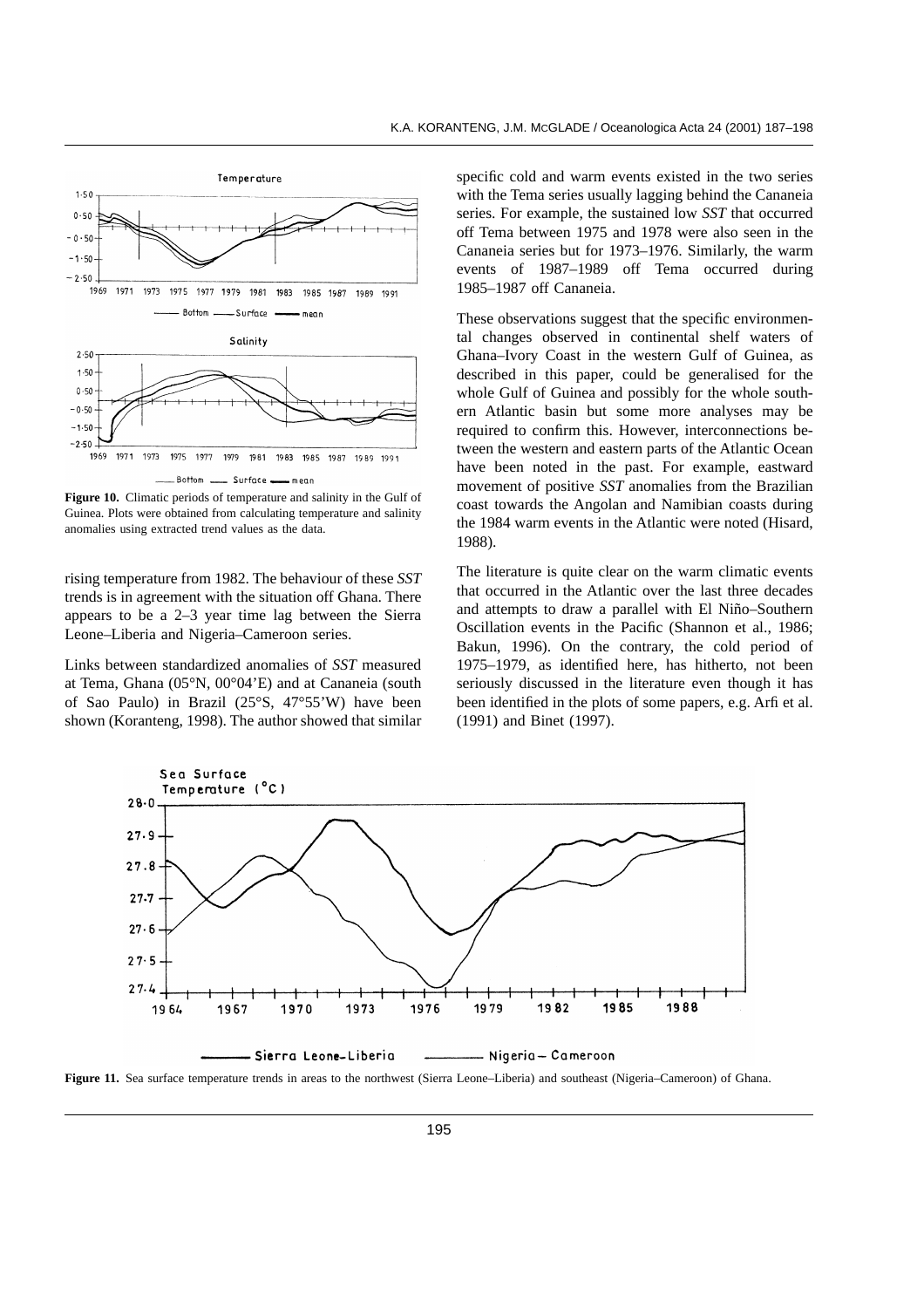Perturbations in the aquatic environment could have significant impacts on the behaviour of some species of fish (Margalef, 1988; Baird et al., 1991). For example, the effects of such environmental changes on the growth, distribution and abundance of *Sardinella aurita* in the western Gulf of Guinea have been noted (Pezennec and Bard, 1992; Pezennec, 1994; Pezennec and Koranteng, 1998). There is also a remarkable synchrony between the climatic periods identified in this paper and the events that have occurred in the round sardinella (*Sardinella aurita*) and triggerfish (*Balistes capriscus*) fisheries in continental shelf waters of the western Gulf of Guinea.

In the case of the round sardinella, the environmental regimes closely match the relatively 'healthy' phase of the stock before the high landings of 1972; the 'collapsed' phase between 1973 and 1982 and the recovered or 'prosperous' phase between 1983 and 1992 (Pezennec, 1994). Total landings of the species by Ghanaian and Ivorian vessels fishing in the western Gulf of Guinea are presented in *table II* for the period 1966–1992. Except in 1968, high landings were recorded between 1966 and 1972; nearly 95 000 t was landed in 1972 compared to an annual landing of between 8 000 and 48 000 t in the period. In the ensuing years (1973–1982) landings were low, especially in the first 5 years. From 1983, high landings were recorded again culminating in the all-time high landing of about 154 000 t in 1992 (Bard and Koranteng, 1995).

The environmental regimes also match the years of appearance and disappearance of *Balistes capriscus* in this ecosystem. Proliferation of the species started around 1972–1973 (Ansa-Emmim, 1979) and flourished in the mid-to-late 1970s until late 1980s (i.e. during the second climatic period). Its decline was observed after 1982 (i.e. during the third climatic period) (Pezennec, 1994; Koranteng, 1998). *Table III* shows biomass of the species assessed in bottom trawl surveys conducted in Ghanaian waters between 1963 and 1990. The biomass was low in the first period, high in the second and declined again in the third period. Calculated density (in tons per square nautical mile,  $t \text{ NM}^{-2}$ ) for each of the climatic periods is also shown in the table. The density of the species increased from  $0.30$  t NM<sup>-2</sup> in the first climatic period to 9.62 t NM<sup>-2</sup> in 1972–1982, declining thereafter to 0.38 t NM–2 in 1982–1992 (Koranteng, 1998).

| Year | Landing $(t)$ |  |  |
|------|---------------|--|--|
| 1966 | 15 779        |  |  |
| 1967 | 47 222        |  |  |
| 1968 | 8743          |  |  |
| 1969 | 29 615        |  |  |
| 1970 | 30 411        |  |  |
| 1971 | 35 687        |  |  |
| 1972 | 94 626        |  |  |
| 1973 | 9 1 6 9       |  |  |
| 1974 | 2077          |  |  |
| 1975 | 2075          |  |  |
| 1976 | 14 852        |  |  |
| 1977 | 17 303        |  |  |
| 1978 | 50 003        |  |  |
| 1979 | 14 5 63       |  |  |
| 1980 | 24 629        |  |  |
| 1981 | 25 893        |  |  |
| 1982 | 39 39 2       |  |  |
| 1983 | 72 361        |  |  |
| 1984 | 57 354        |  |  |
| 1985 | 106 364       |  |  |
| 1986 | 90 434        |  |  |
| 1987 | 82 352        |  |  |
| 1988 | 93 175        |  |  |
| 1989 | 80 353        |  |  |
| 1990 | 61 542        |  |  |
| 1991 | 70 373        |  |  |
| 1992 | 154 095       |  |  |

**Table II**. Landings of *Sardinella aurita* caught in the western Gulf of Guinea by fishing vessels of Ivory Coast and Ghana, 1966–1992.

Source: Bard and Koranteng (1995).

**Table III**. Biomass of triggerfish (*Balistes capriscus*) in Ghanaian waters assessed through bottom trawl surveys.

| Survey Period | Biomass (t) | Density for period $(t \text{ NM}^{-2})$ |
|---------------|-------------|------------------------------------------|
| 1963-64       | 330         |                                          |
| 1969-70       | 1 370       | 0.30                                     |
| 1979-80       | 40 080      |                                          |
| 1981-82       | 20 180      | 9.62                                     |
| 1987-88       | 5950        |                                          |
| 1989          | 1 1 3 0     | 0.38                                     |
| 1990          | 440         |                                          |

Density is expressed in tons per square nautical mile (NM); source: Koranteng (1998)

## 5. CONCLUSION

The period between 1963 and 1992 had within it climatic periods with distinct environmental characteristics in the Gulf of Guinea. In the first climatic period (i.e. before 1972) sea temperatures (surface and bottom) were rela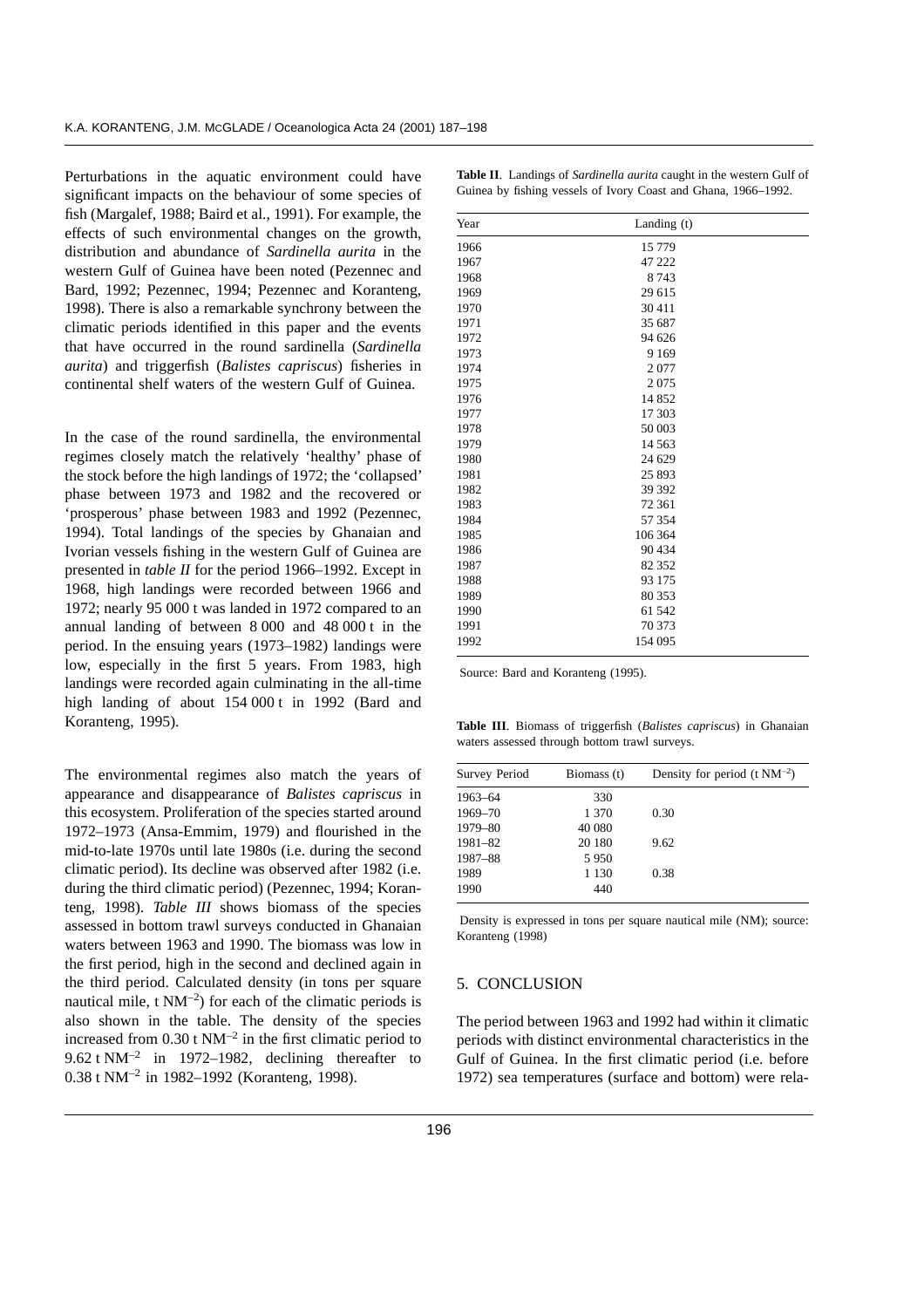tively high, salinity was low and the thermocline was below its long-term average depth. The second climatic period was characterised by low temperatures and high but stable salinity. The peak of the changing events was between 1975 and 1979. The period was characterised by sustained cold temperatures in the coastal area and offshore. The mixed layer was shallow, due to the persistence of the thermocline at depths shallower than the long-term mean. Coastal (surface) and deep-water (sub-surface) salinities were relatively high, but quite stable in terms of seasonal variation. In the third climatic period, a rising trend in sea surface and bottom temperature was observed. Salinity decreased but was erratic.

These changes appear to have influenced the dynamics of fishery resources in this ecosystem with significant changes in the distribution and abundance of some species coinciding with the climatic periods described here. These environmental changes could be generalised for the whole of the Gulf of Guinea and possibly for the south Atlantic basin.

### **Acknowledgements**

The financial assistance for this work provided by Orstom (now IRD) through a research grant to K.A. Koranteng, and the European Union through the INCO-DC Research and Technology for Development programme is gratefully acknowledged. Dr. Claude Roy provided invaluable assistance with the acquisition of the COADS data. We thank Dr. Claude Roy and Prof. Daniel Pauly for comments on an earlier version of the paper and also the reviewers for their constructive comments.

# REFERENCES

- Ansa-Emmim, M., 1979. Occurrence of the triggerfish, *Balistes capriscus* (Gmel), on the continental shelf of Ghana. Report of the special working group on the evaluation of demersal stocks of the Ivory Coast–Zaire sector, CECAF/ECAF SERIES/79/14 (En).. FAO, Rome, pp. 20–27.
- Arfi, R., Pezennec, O., Cissoko, S., Mensah, M.A., 1991. Variations spatiale et temporelle de la résurgence ivoiro–ghanéenne. In: Cury, P., Roy, C. (Eds.), Variabilité, instabilité et changement dans les pêcheries ouest africaines. Orstom Éditions, Paris, pp. 162–172.
- Baird, D., McGlade, J.M., Ulanowicz, R.E., 1991. The comparative ecology of six marine ecosystems. Philos. Trans. R. Soc. London Ser. B Biol. Sci. 333, 15–29.
- Bakun, A., 1978. Guinea Current upwelling. Nature 271, 147–150.
- Bakun, A., 1996. Patterns in the Ocean: ocean processes and marine population dynamics. University of California Sea Grant, San

Diego, CA, in cooperation with Centro de Investigaciones Biológicas de Noroeste, La Paz, Baja California Sur..

- Bard, F.X., Koranteng, K.A., 1995. Dynamics and use of Sardinella resources from upwelling off Ghana and Ivory Coast. Orstom Éditions, Paris.
- Binet, D., 1997. Climate and pelagic fisheries in the Canary and Guinea currents1964–1993: the role of trade winds and the southern oscillation. Oceanol. Acta 20, 177–190.
- Binet, D., Marchal, E., 1993. The large marine ecosystem of the shelf areas in the Gulf of Guinea: long-term variability induced by climatic changes. In: Sherman, K., Alexander, L.M., Gold, B. (Eds.), Large marine ecosystems – stress, mitigation, and sustainability. American Association for the Advancement of Science, Boulder, CO, pp. 104–118.
- Caverivière, A., 1991. L'explosion démographique du baliste (*Balistes carolinensis*) en Afrique de l'ouest et son évolution en relation avec les tendances climatiques. In: Cury, P., Roy, C. (Eds.), Variabilité, instabilité et changement dans les pêcheries ouest africaines. Orstom Éditions, Paris, pp. 354–367.
- Chatfield, C., 1996. The analysis of time series, an introduction. Chapman and Hall Ltd, London.
- Cleveland, R.B., Cleveland, W.S., McRae, J.E., Terpenning, I., 1990. STL: A seasonal-trend decomposition procedure based on Loess. J. Off. Stat. 6, 3–73.
- FRU/Orstom, 1976. Rapport du groupe de travail sur la sardinelle (*Sardinella aurita*) des côtes ivoiro–ghanéennes. Orstom Éditions, Paris.
- Hisard, P., 1988. El Niño response of the tropical Atlantic Ocean during the1984 year. In: Wyatt, T., Larrañeta, M.G. (Eds.), Proceedings of the International symposium on long term changes in marine fish populations, Vigo, Spain 1986. Consejo Superior de Investigaciones Cientificas, Madrid, pp. 273–290.
- Houghton, R.W., 1986. Circulation and hydrographic structure over the Ghana continental shelf during the 1974 upwelling. J. Geophys. Res. 94 (4), 4816–4828.
- Koranteng, K.A., 1984. A trawling survey off Ghana. CECAF/TECH/84/63, CECAF Project. FAO, Dakar.
- Koranteng, K.A., 1998. The impacts of environmental forcing on the dynamics of demersal fishery resources of Ghana. Ph.D. Thesis. University of Warwick, Coventry.
- Koranteng, K.A., Pezennec, O., 1998. Variability and trends in environmental time series along the Ivorian and Ghanaian Coasts. In: Durand, M.H., Cury, P., Mendelssohn, R., Roy, C., Bakun, A., Pauly, D. (Eds.), Global versus local changes in upwelling systems. Orstom Éditions, Paris, pp. 167–177.
- Kraus, E.B., 1977. Subtropical droughts and cross-equatorial energy transports. Month. Weather Rev. 105, 1009–1018.
- Longhurst, A.R., 1962. A review of the oceanography of the Gulf of Guinea. Bull. Inst. Fr. Afr. Noire Ser. A Sci. Nat. 24, 633–663.
- Margalef, R., 1988. Reset successions and suspected chaos in models of marine populations. In: Wyatt, T., Larrañeta, M.G. (Eds.), Proceedings of the International symposium on long term changes in marine fish populations, Vigo, Spain 1986. Consejo Superior de Investigaciones Cientificas, Madrid, pp. 321–343.